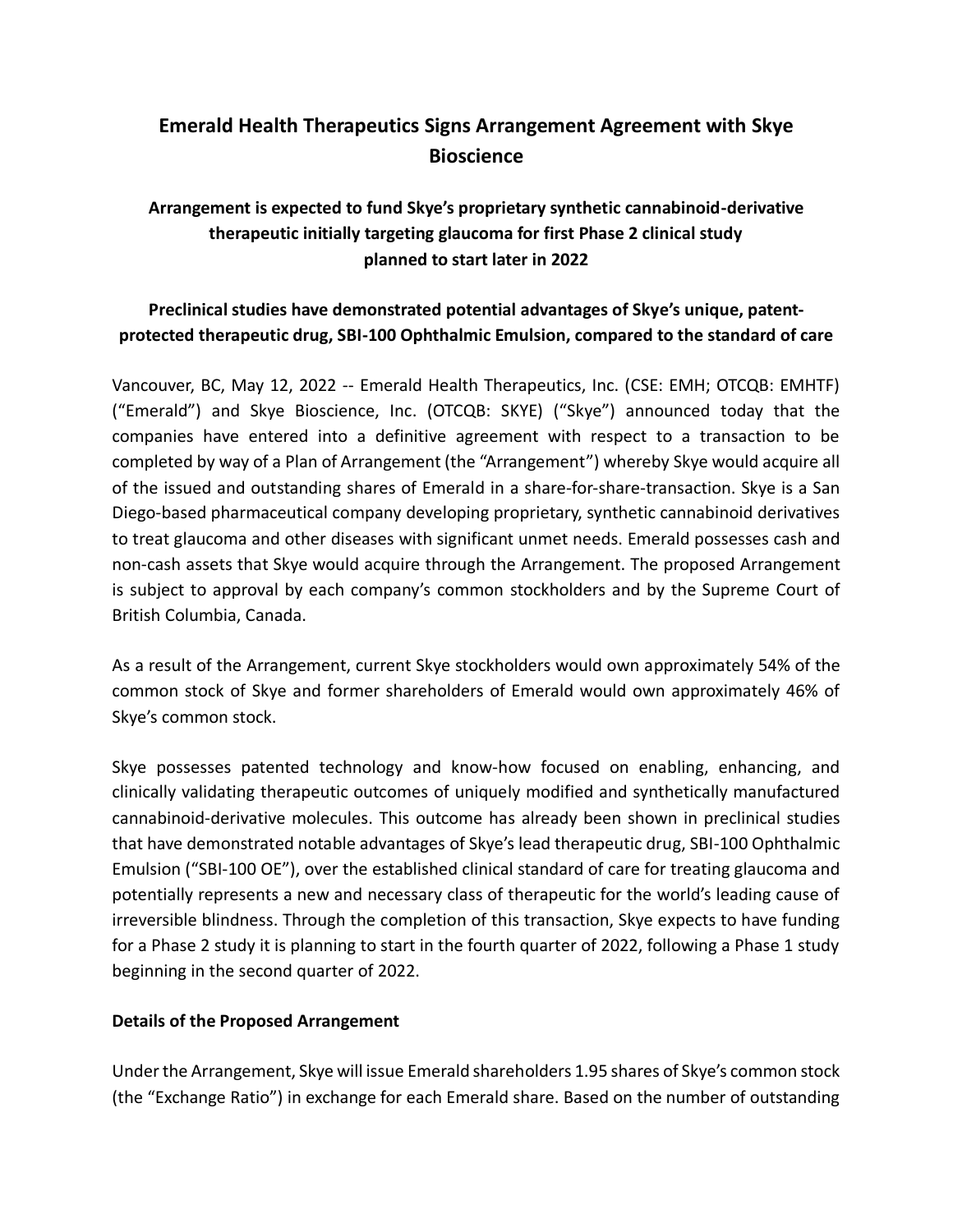shares as of the date of this press release, it is expected that Skye would issue approximately 416M Skye shares to Emerald shareholders. All stock options and warrants of Emerald will be exchanged for replacement options and warrants of Skye on identical terms, as adjusted in accordance with the Exchange Ratio.

The board of directors of each of Emerald and Skye has unanimously approved the Arrangement and recommend that their respective shareholders vote in favor of the Arrangement. Evans & Evans, Inc. has provided an opinion to the board of directors of Emerald stating that as of the date of the opinion and based upon and subject to the assumptions, limitations, and qualifications set forth therein, the Exchange Ratio to be received by the holders of Emerald common shares pursuant to the Arrangement is fair from a financial point of view to such holders.

The completion of the Arrangement is subject to customary terms and conditions, including the following:

- a. Approval of the Arrangement by special resolutions of disinterested Skye and Emerald shareholders;
- b. Court approval of the Arrangement; and
- c. Receipt of all required regulatory approvals, including acceptance by the Canadian Securities Exchange (the "CSE") of Skye's listing on the CSE.

The Arrangement is anticipated to close in the third quarter of 2022. Skye expects to file a proxy statement and supporting materials on Schedule 14A and will hold a special meeting of stockholders to seek approval of the Arrangement and related stockholder proposals. Emerald expects to file an information circular required for Emerald's shareholder meeting to seek approval of the Arrangement.

Upon completion of the transaction, the combined company would continue to operate under the name Skye Bioscience, Inc. with its existing management team. Sukhwinder (Bobby) Rai, BSc. Biochem, BSc. Pharm, RPh., from Emerald's Board of Directors would join Skye's Board of Directors.

Scalar CA, LLC provided certain financial advisory services to Skye in connection with the Arrangement. Fasken Martineau DuMoulin LLP is acting as Skye's Special Committee legal counsel and Morrison & Foerster LLP is acting as Skye's outside legal counsel. Vantage Point Partners and Evans & Evans, Inc. provided certain advisory services to Emerald in connection with the Arrangement. Bennett Jones LLP and Dorsey and Whitney LLP are acting as Emerald's outside legal counsel.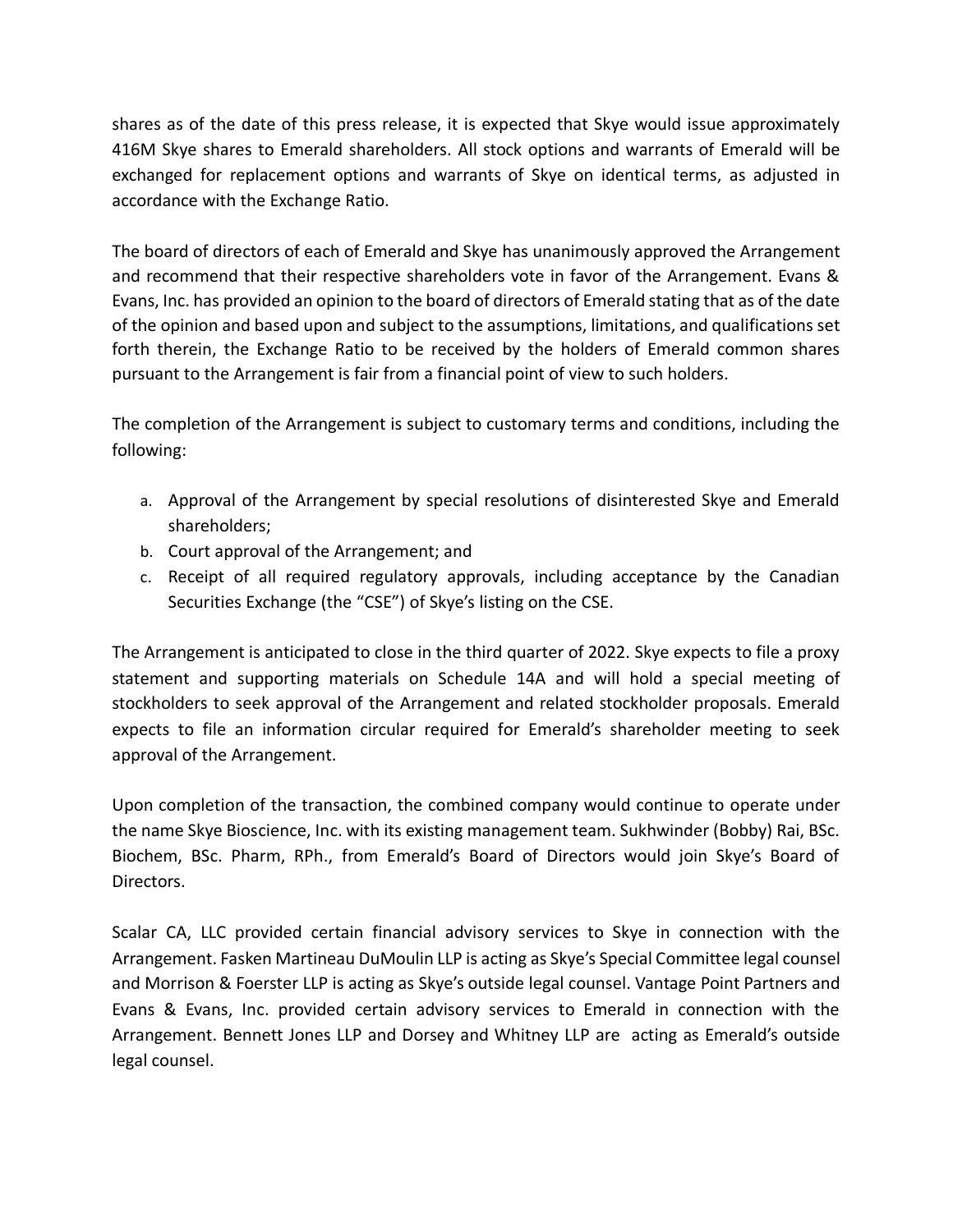### **Comment from Emerald**

"We are excited to present this opportunity with Skye to our shareholders. Since announcing the strategic pivot of Emerald last November, we have been working to wind down our past operations, monetize our non-cash assets, and apply our capital to a new investment opportunity. We have searched for a company with differentiated positioning and a pedigree of expertise and experience. We believe we have found it in Skye Bioscience," said Bobby Rai, Chair of the Board's Special Committee of Emerald Health Therapeutics.

"Emerald has always recognized the therapeutic potential of cannabinoids based on our experience with the body's endocannabinoid system and its modulating and balancing activities in the body. We also recognize that the goal to clinically and commercially capitalize on the potential therapeutic benefits of cannabinoid-derived drugs may benefit from advanced technology and drug products with mechanisms of action or formulations enhanced to realize effects superior to not only natural cannabinoids but to existing approved classes of drugs and those under development. The beauty of this situation is that the underlying cannabinoid that Skye is working with has previously been shown through prior third-party research to have promising potential. And Skye's recent preclinical work has shown improved delivery of the underlying cannabinoid to the back of the eye and notable effects in reducing intraocular pressure, which is a key risk factor of glaucoma.

"Skye Bioscience has proprietary technology, R&D initiatives to expand its therapeutic capabilities, a strong focus on IP, along with a management team, board, and advisory board with many decades of experience in pharmaceutical drug development and clinical practice, notably in ophthalmology and in fundamental cannabinoid research. This company is uniquely positioned to capitalize on the substantially untapped opportunities represented by the intersection of cannabinoids with modern science and traditional drug development.

"We believe this is an excellent opportunity for Emerald shareholders to potentially benefit from a new class of cannabinoid-derivative drug candidates."

# **Comment from Skye**

"Skye's proposed acquisition of Emerald stands to strengthen its balance sheet and ability to advance its well-positioned technology and development platform that has generated promising preclinical data in the past year and a half. Despite the constraints of COVID on all facets of the life science industry, Skye has completed the preclinical preparation necessary to launch its firstin-human study of its lead drug, SBI-100 OE, in the second quarter of 2022. We expect regulatory approval to start our Phase 1 study and begin enrolling patients shortly. The transaction with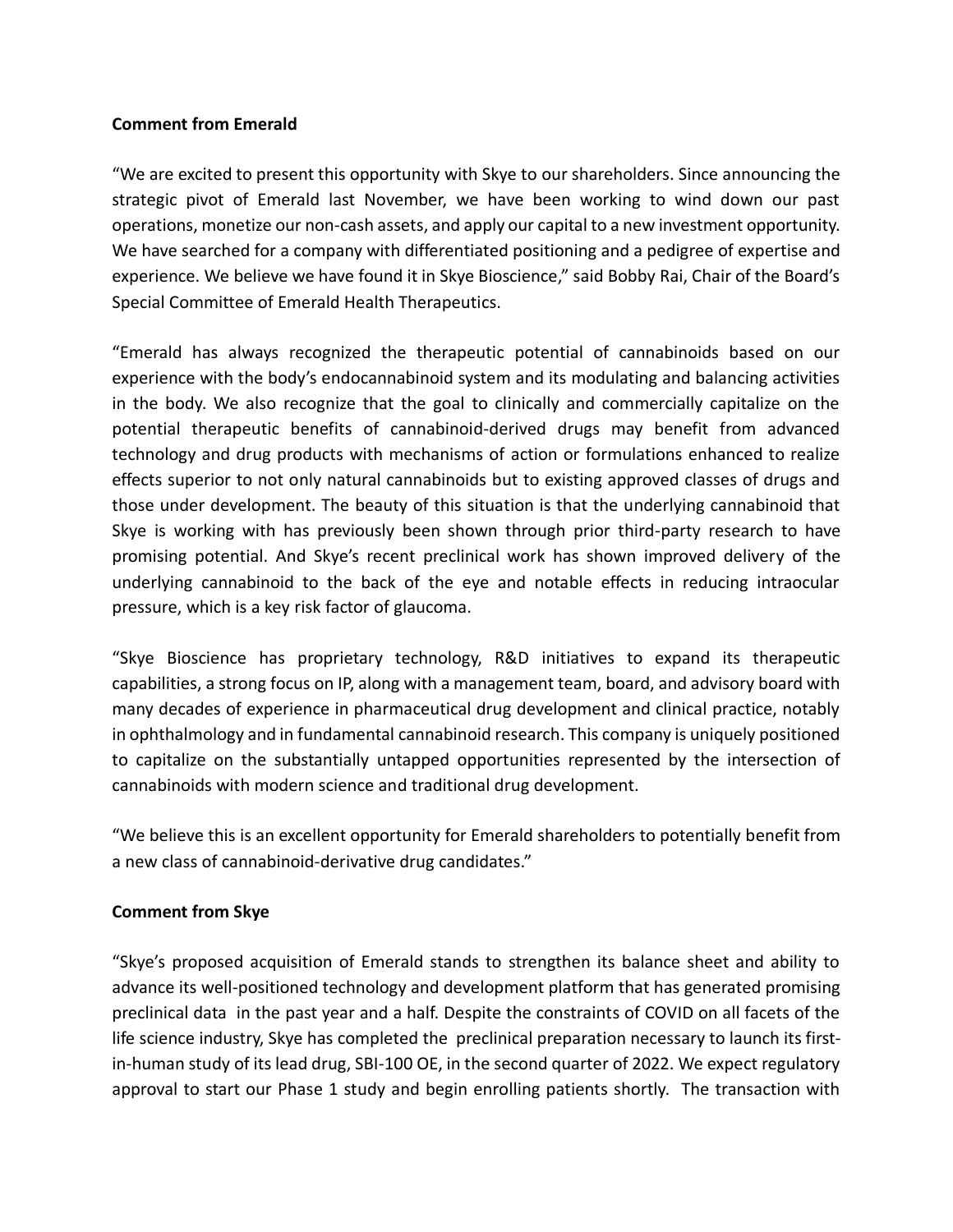Emerald is expected to provide funding into 2023 and, importantly, for our planned Phase 2 study starting in the fourth quarter of 2022," said Praveen Tyle, Ph.D., Chair of the Board's Special Committee of Skye Bioscience and President, CEO and Board member of Invectys, Inc.

Dr. Tyle continued, "The shortcomings of today's glaucoma drugs are significant for patients. Today we are focused on clinically validating what could potentially be an advantageous new class of therapeutic drug for glaucoma. With this in mind, we are actively designing a Phase 2 efficacy study to deliver potentially meaningful data, yet optimized to minimize time and cost. We believe we can see preliminary data from this study in 2023, and the nature of this data could be transformational from a validation and value creation perspective. Securing the capital to achieve these goals is vital. We believe that acquiring Emerald and its cash and non-cash assets would provide a more favorable capital cost for our shareholders compared to other alternatives in light of current investment market conditions. In addition, Emerald possesses a research and development facility in the greater Vancouver area licensed to undertake cannabinoid-related research under applicable Canadian law, which could be beneficial to Skye as we continue to progress our R&D efforts."

# **About Skye Bioscience**

Skye's lead program, SBI-100 Ophthalmic Emulsion, is focused on treating glaucoma, a disease with no cure and the world's leading cause of irreversible blindness. SBI-100 OE is a proprietary formulation of a synthetic prodrug rationally designed to improve the ocular solubility and permeability of a cannabinoid receptor-type 1 agonist being developed to treat glaucoma. In preclinical studies, the nanoemulsion formulation applied topically to the eye resulted in enhanced therapeutic efficacy and duration of response, allowing for a potentially once-a-day topical application. This enhanced therapeutic efficacy was demonstrated in the form of superior lowering of intraocular pressure, a key risk factor in disease progression, both in terms of intensity and duration when compared to the current standard of care therapeutic agents.

Notably, while the endocannabinoid system plays a vital role in managing key functions of the eye and natural systemically-administered cannabinoids have shown their ability to achieve the positive effect of lowering intraocular pressure in the eye, they are unable to achieve the desired therapeutic effect without notable side effects.

Skye will conduct its Phase 1 clinical study in Australia, which offers a significant tax credit for this activity. Skye has retained CMAX Clinical Research ("CMAX") to facilitate enrollment of and drug administration to healthy volunteers for the Phase 1 study. This study will be conducted in CMAX's independent clinical trial facility in Adelaide, Australia. CMAX is one of Australia's largest and most experienced clinical trial operators specializing in early-phase studies.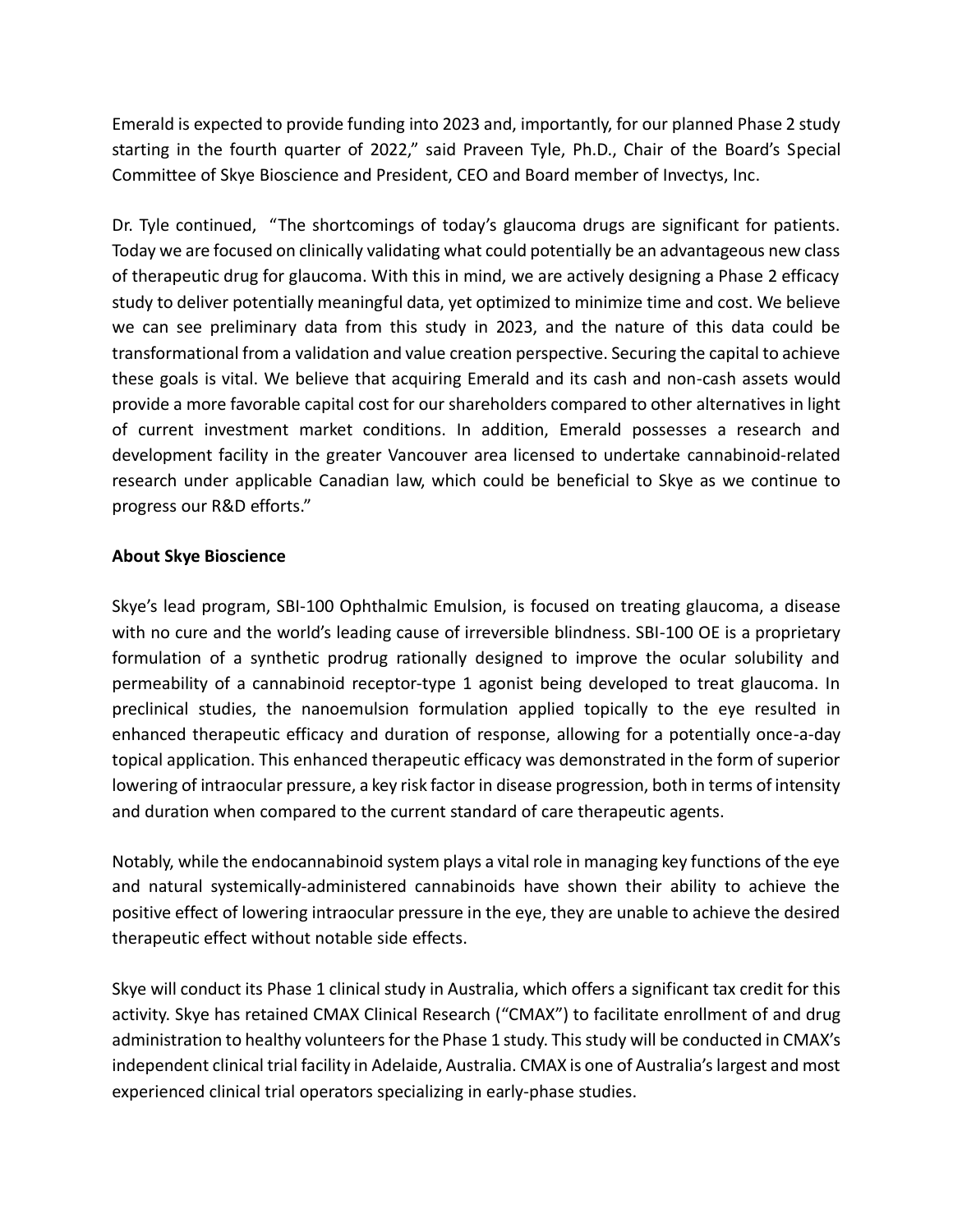In this Phase 1 clinical study, healthy volunteers will be administered SBI-100 OE or placebo in single ascending dose (SAD) and multiple ascending dose (MAD) arms to evaluate its safety and pharmacokinetics under Good Clinical Practice ("GCP"). GCP compliance will enable the resulting data to meet the requirements of regulatory authorities at the USA Food & Drug Administration, UK Medicines and Healthcare products Regulatory Agency, EU European Medicines Agency, and Australian Therapeutic Goods Administration. Data from this study is expected in the first quarter of 2023.

For more information, please visit: www.skyebioscience.com.

# **About Emerald Health Therapeutics**

Emerald is a Vancouver-based Canadian licensed cannabis producer that announced on November 29, 2021, that it would exit the cannabis sector and pivot into the pharmaceutical sector.

As of September 30, 2021, Emerald reported approximately CAD \$22M in cash and cash equivalents.

Emerald's non-cash assets, in the form of facilities, consist of:

- a. A 100%-owned 88,000 square foot indoor cannabis cultivation and production facility in St. Eustache, Quebec, which has been operational since June 2018 and will cease operations in June 2022. This facility is currently up for sale; and
- b. A 100%-owned 3,700 square foot R&D facility in Langley, British Columbia, which is licensed under applicable Canadian Law.

### **CONTACT**

Skye Bioscience Investor Relations Email: ir@skyebioscience.com Phone: (858) 410-0266

Emerald Health Therapeutics Mohammed Jiwan, Chief Operating Officer 1(800) 757 3536 Ext. #5 Emerald Investor Relations invest@emeraldhealth.ca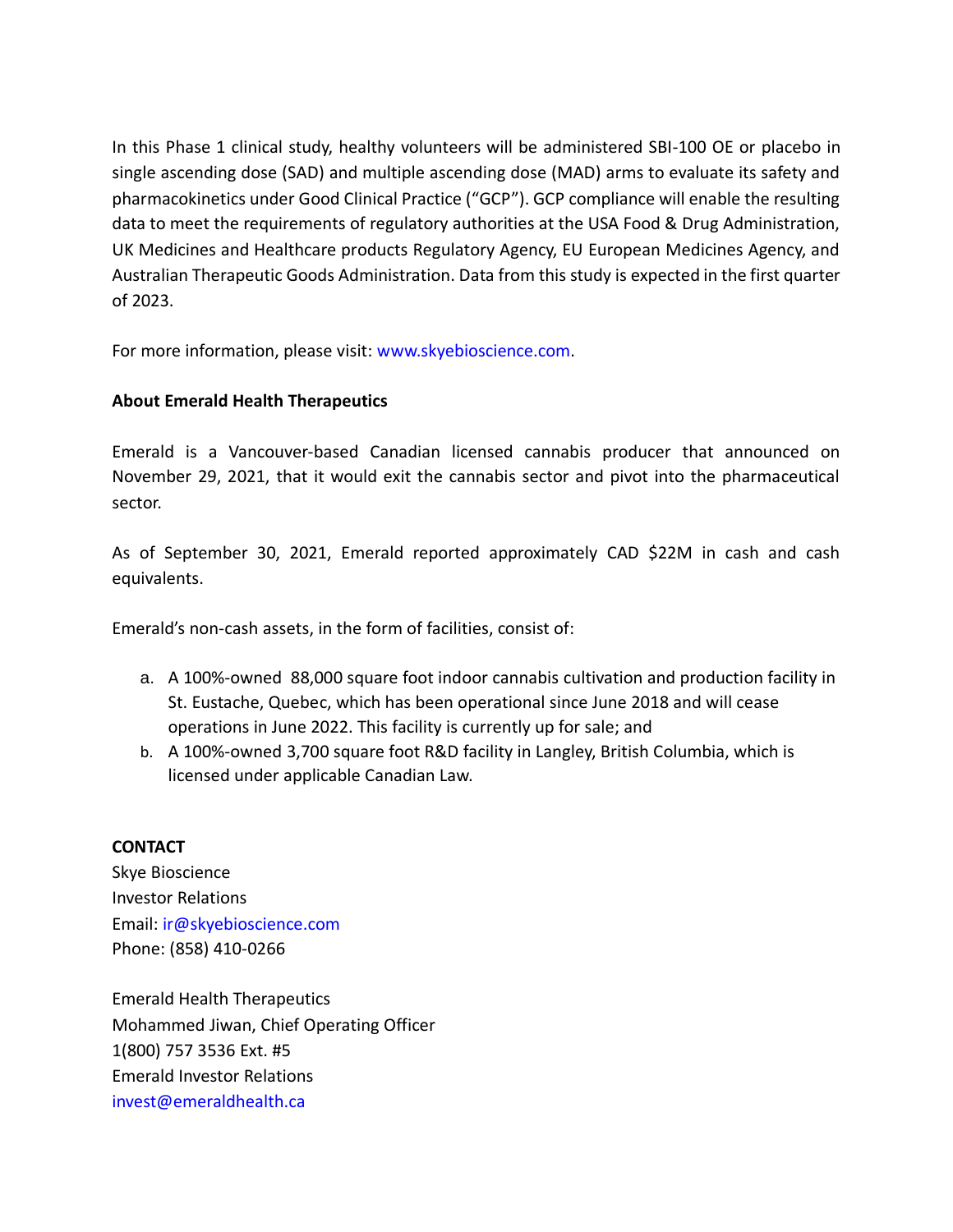#### (800) 757 3536 Ext. #5

### **Additional Information and Where to Find It**

In connection with the proposed transaction, Skye will file a proxy statement on Schedule 14A and Emerald will file a management information circular, each containing important information about the proposed transaction and related matters. Additionally, Emerald and Skye will file other relevant materials in connection with the proposed transaction with the applicable securities regulatory authorities. Investors and security holders of Emerald and Skye are urged to carefully read the entire management information circular and proxy statement (including any amendments or supplements to such documents), respectively, when such documents become available before making any voting decision with respect to the proposed transaction because they will contain important information about the proposed transaction and the parties to the transaction. The Emerald management information circular and the Skye proxy statement will be mailed to the Emerald and Skye shareholders, respectively, as well as be accessible on the SEDAR and EDGAR profiles of the respective companies.

Investors and security holders of Skye will be able to obtain a free copy of the proxy statement, as well as other relevant filings containing information about Skye and the proposed transaction, including materials that will be incorporated by reference into the proxy statement, without charge, at the SEC's website (www.sec.gov) or from Skye by contacting Skye's Investor Relations at (858) 410-0266, by email at ir@skyebioscience.com, or by going to Skye's Investor Relations page on its website at https:/ir.skyebioscience.com and clicking on the link titled "SEC Filings."

### **Participants in the Solicitation**

Skye and certain of their respective directors, executive officers and employees may be deemed to be participants in the solicitation of Skye proxies in respect of the proposed transaction. Information regarding the persons who may, under SEC rules, be deemed participants in the solicitation of proxies to Skye stockholders in connection with the proposed transaction will be set forth in the Skye proxy statement for the proposed transaction when available. Other information regarding the participants in the Skye proxy solicitation and a description of their direct and indirect interests in the proposed transaction, by security holdings or otherwise, will be contained in such proxy statement and other relevant materials to be filed with the SEC in connection with the proposed transaction. Copies of these documents may be obtained, free of charge, from the SEC or Skye as described in the preceding paragraph.

### **Notice Regarding Forward-Looking Statements**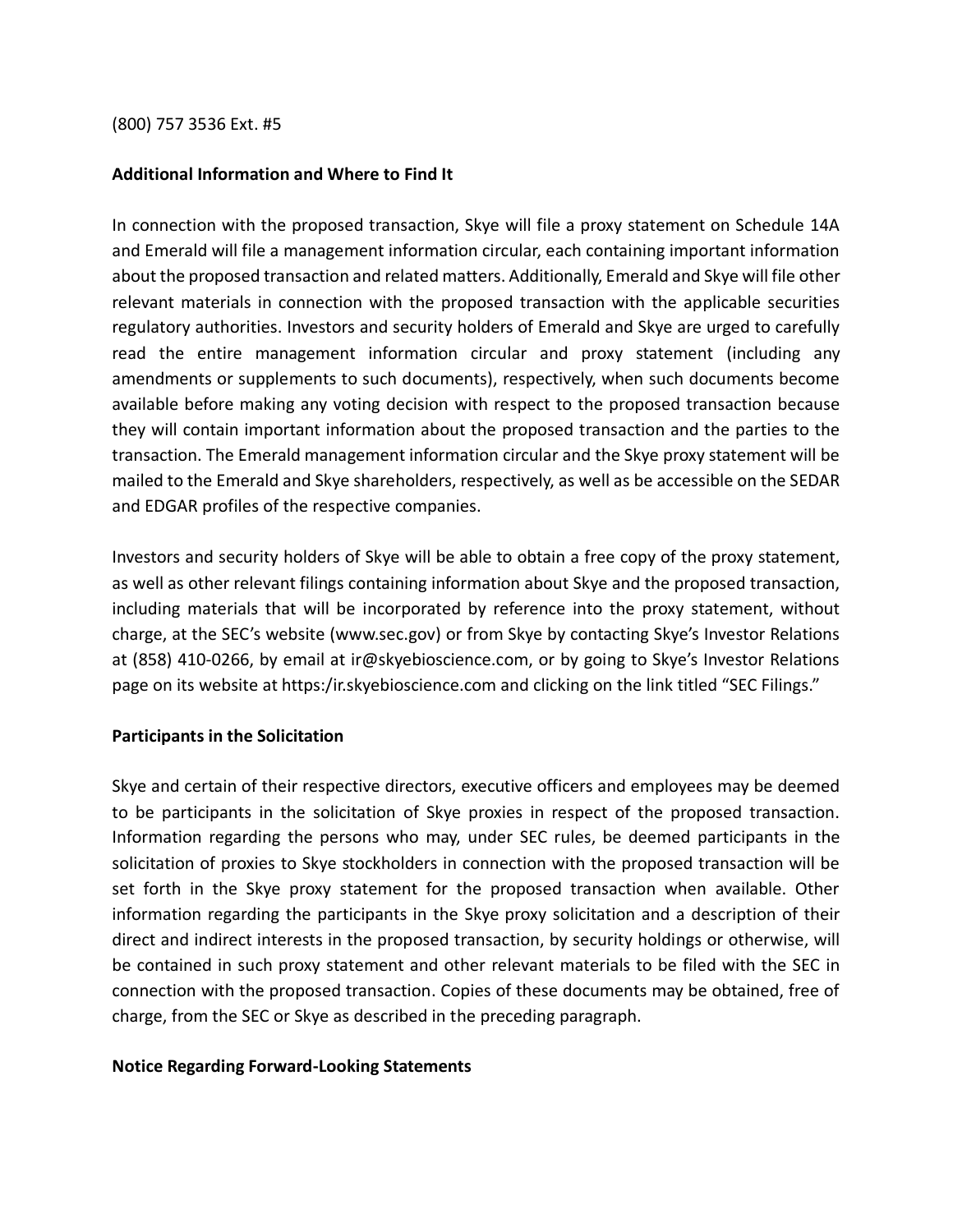This press release contains (a) forward-looking statements within the meaning of Section 27A of the Securities Act of 1933, as amended, and Section 21E of the Securities Exchange Act of 1934, as amended, which are intended to be covered by the "safe harbor" created by those sections and (b) forward-looking information for purposes of applicable Canadian securities laws. All statements in this press release that are not based on historical fact are "forward looking statements." These statements may be identified by words such as "estimates," "anticipates," "projects," "plans," "strategy," "goal," or "planned," "seeks," "may," "might", "will," "expects," "intends," "believes," "should," and similar expressions, or the negative versions thereof, and which also may be identified by their context. All statements that address operating performance or events or developments either party expects or anticipates will occur in the future, such as closing of the Arrangement, anticipated benefits of the Arrangement, timing of shareholder meetings and the mailing of proxy material in connection therewith, timing and receipt of required approvals; the ability of the parties to satisfy all of the conditions of closing, disposal of Emerald's cannabis related assets, stated objectives or goals, refinement of strategy, attempts to secure additional financing, the anticipated timing of the initiation and enrollment of clinical trials for Skye's product candidates, including the expected initiation of the Phase 1 study and potential Phase 2 study of SBI-100 OE, expectations on the timing and data readouts from Skye's clinical studies, or that are not otherwise historical facts, are forward-looking statements. While the parties have based any forward-looking statements included in this release on current expectations, the information on which such expectations were based may change. Actual results may differ from those set forth in this press release due to risks and uncertainties including satisfaction or waiver of all applicable conditions to closing of the Arrangement including, without limitation, receipt of all necessary shareholder, court, stock exchange and regulatory approvals or consents and lack of material changes with respect to the parties and their respective businesses, all as more particularly set forth in the Arrangement Agreement, the risks and uncertainties inherent in Skye's business, including, without limitation: potential delays from the ongoing COVID-19 pandemic, including clinical trial delays and clinical site staff shortages; Skye's dependence on third parties in connection with product manufacturing, research and preclinical and clinical testing; the results of preclinical studies and early clinical trials are not necessarily predictive of future results; Skye may use its capital resources sooner than it expects; the proposed business combination transaction with Emerald; general economic factors; competition in the industry and other risks described in Skye's prior press releases and Skye's filings with the Securities and Exchange Commission ("SEC"), including under the heading "Risk Factors" in the Company's annual report on Form 10-K filed on March 28, 2022 and any subsequent filings with the SEC. The parties urge you to consider all such risks and uncertainties in evaluating forwardlooking statements. Readers are cautioned to not place undue reliance upon any such forwardlooking statements, which speak only as of the date made. Except as otherwise required by the applicable securities laws, the parties disclaim any obligation or undertaking to publicly release any updates or revisions to any forward-looking statement contained herein (or elsewhere) to